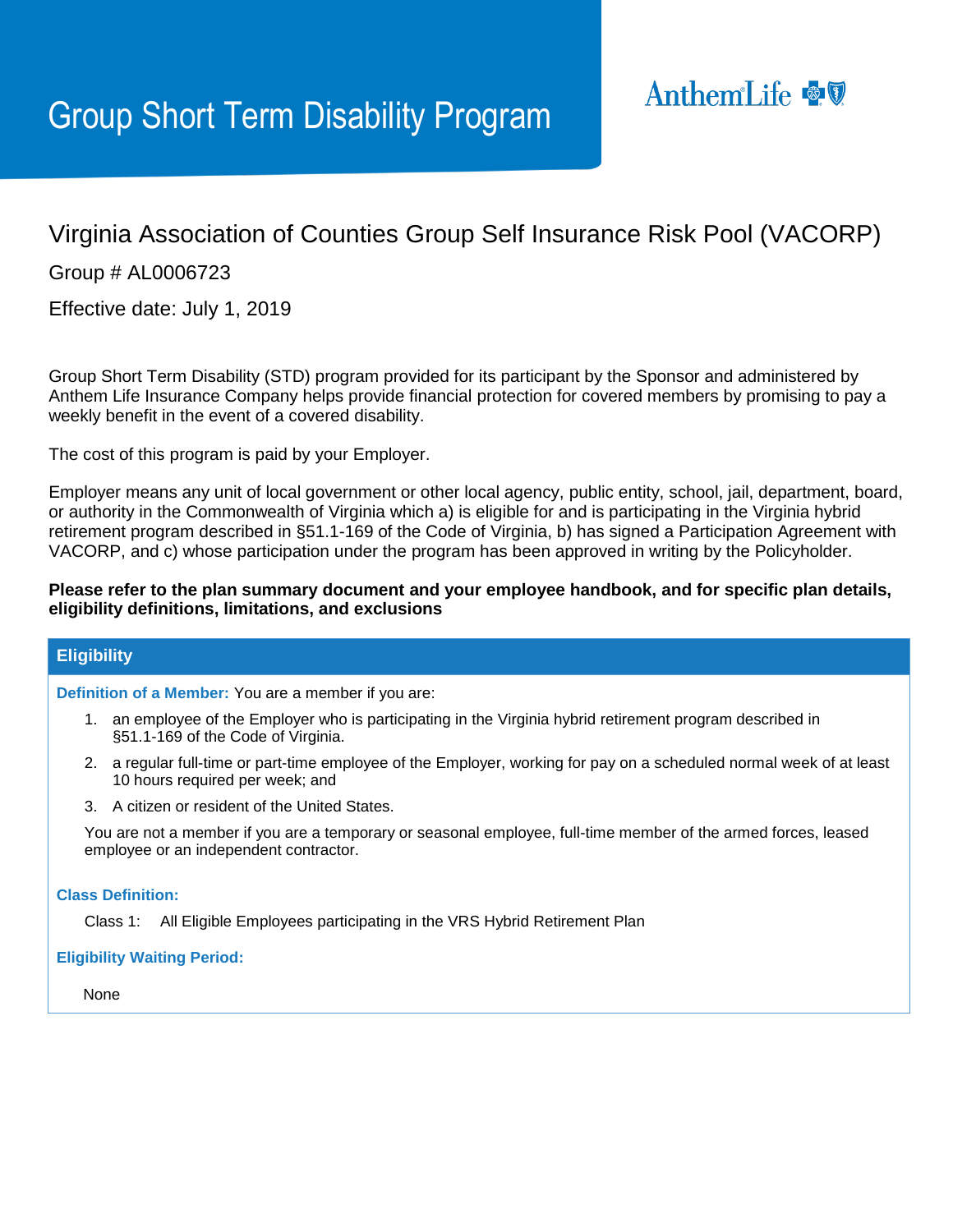# **Benefits**

## **Group short term disability weekly benefit amount:**

#### **Work related disability**

| Months of continuous<br>service | Work days @<br>100% of Weekly<br>Earnings | Work days @<br>80% of<br>Weekly<br>Earnings | Work days @<br>60% of Weekly<br>Earnings |
|---------------------------------|-------------------------------------------|---------------------------------------------|------------------------------------------|
| $<$ 60 months                   |                                           |                                             | 125                                      |
| 60 - 119 months                 | 85                                        | 25                                          | 15                                       |
| 120 months or more              | 85                                        | 40                                          |                                          |

## **Non-work related disability**

| Months of continuous<br>service | Work days @<br>100% of Weekly<br>Earnings | Work days @<br>80% of<br>Weekly<br>Earnings | Work days @<br>60% of Weekly<br>Earnings |
|---------------------------------|-------------------------------------------|---------------------------------------------|------------------------------------------|
| $0 - 12$ months                 |                                           |                                             |                                          |
| $13 - 59$ months                | $\left($                                  | O                                           | 125                                      |
| 60 - 119 months                 | 25                                        | 25                                          | 75                                       |
| 120 - 179 months                | 25                                        | 50                                          | 50                                       |
| 180 months or more              | 25                                        | 75                                          | 25                                       |

## **Minimum Weekly Benefit**

None

## **Benefit Waiting Period**

Your weekly benefit becomes payable after you have been continuously disabled for 7 days for accident, 7 days day for illness.

#### **Maximum Benefit Period**

The maximum benefit period determines how long benefits will be paid. The maximum benefit period is 125 work days.

## **Definition of Disability**

Disability means during the Elimination Period and thereafter because of your injury or illness, you are unable to do the material and substantial duties of your own occupation, or your disability work earnings, if any, are less than or equal to 80% of your weekly earnings.

#### **Partial disability benefits**

If you are able to return to work part-time, you may still receive a portion of your short term disability benefit to help fill the gap in your income.

#### **Catastrophic Conditions**

Additional 20% benefit if STD benefits are payable. When combined with the STD benefit, the total benefit amount cannot exceed 80% of creditable compensation.

#### **Maternity benefit**

Short term disability benefits for pregnancy are provided the same as for a disability caused by an illness.